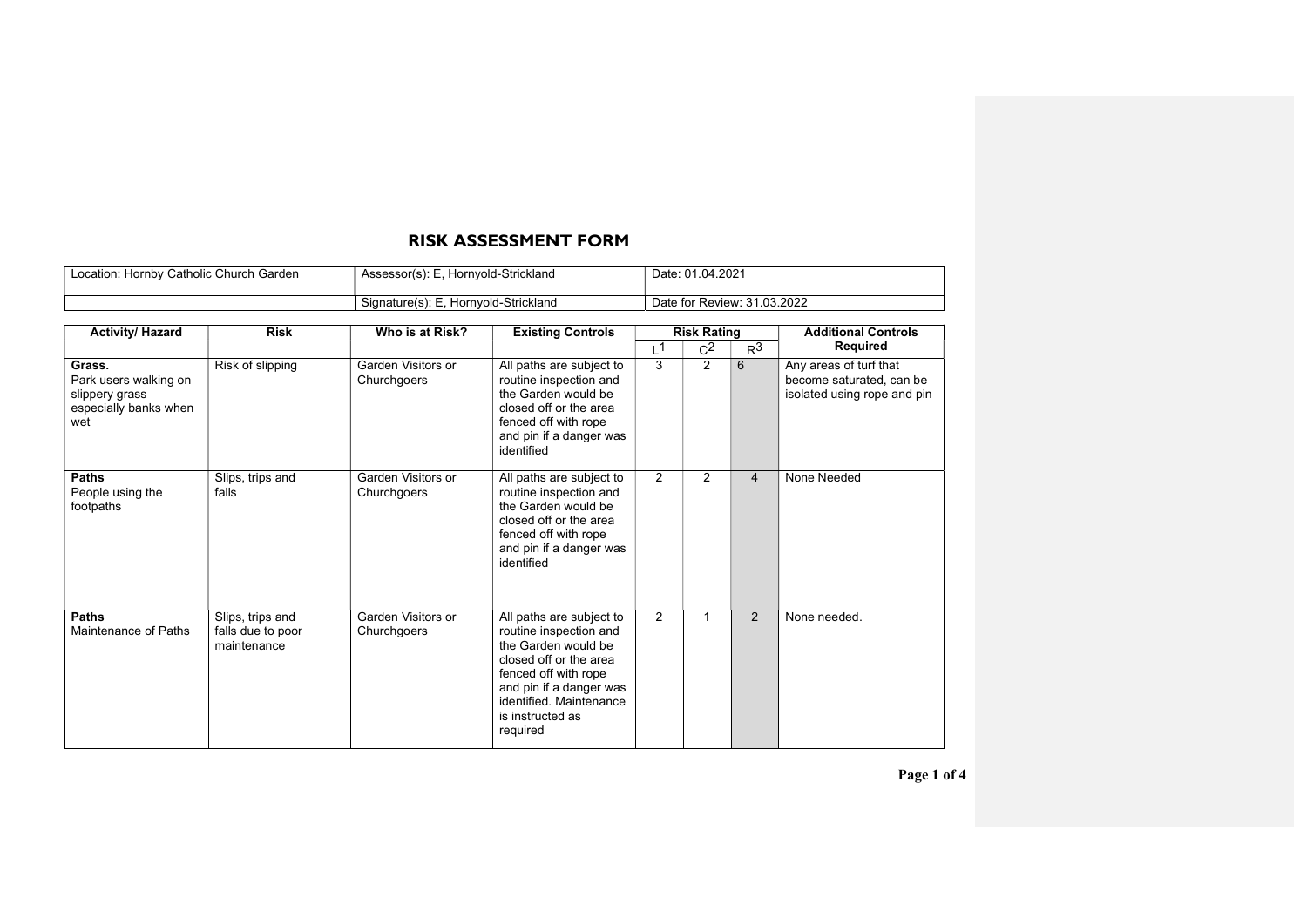| <b>Activity/ Hazard</b>                                                                         | <b>Risk</b>                                                         | Who is at Risk?                   | <b>Existing Controls</b>                                                                                                                                             | <b>Risk Rating</b> |                |                | <b>Additional Controls</b>                                                                                                     |
|-------------------------------------------------------------------------------------------------|---------------------------------------------------------------------|-----------------------------------|----------------------------------------------------------------------------------------------------------------------------------------------------------------------|--------------------|----------------|----------------|--------------------------------------------------------------------------------------------------------------------------------|
| <b>Walls</b> (Boundary and<br>Internal)                                                         | Slips, trips and<br>falls when wet or<br>due to poor<br>maintenance | Garden Visitors or<br>Churchgoers | All walls are subject to<br>routine inspection and<br>the Garden would be<br>closed off or the area<br>fenced off with rope<br>and pin if a danger was<br>identified | 2                  |                | $\mathcal{P}$  | None needed.                                                                                                                   |
| Dog Fouling                                                                                     | III Health                                                          | Garden Visitors or<br>Churchgoers | 'No Dogs' signs<br>present.<br>Dog bins provided<br>where there is a<br>persistent problem.<br>Grass cleared before<br>mowing.                                       | 2                  | 1              | 2              | None needed.                                                                                                                   |
| <b>Trees</b><br>Area under Mature/                                                              | Injuries caused<br>by falling<br>branches, etc                      | Garden Visitors or<br>Churchgoers | Periodic tree<br>inspections and<br>carrying out<br>recommendations of<br>inspections                                                                                | 2                  | $\overline{2}$ | $\overline{4}$ | No further controls needed<br>if Procedures are followed<br>and recommendations of<br>periodic inspections are<br>carried out. |
| Trees.<br>Areas of heavy use,<br>e.g. roads, paths,<br>cycleways, etc under<br>storm conditions | Injuries caused<br>by falling<br>branches, etc                      | Garden Visitors or<br>Churchgoers | Periodic tree<br>inspections and<br>carrying out<br>recommendations of<br>inspections                                                                                | $\overline{2}$     | $\overline{2}$ | 4              | No further controls needed<br>if Procedures are followed<br>and recommendations of<br>periodic inspections are<br>carried out. |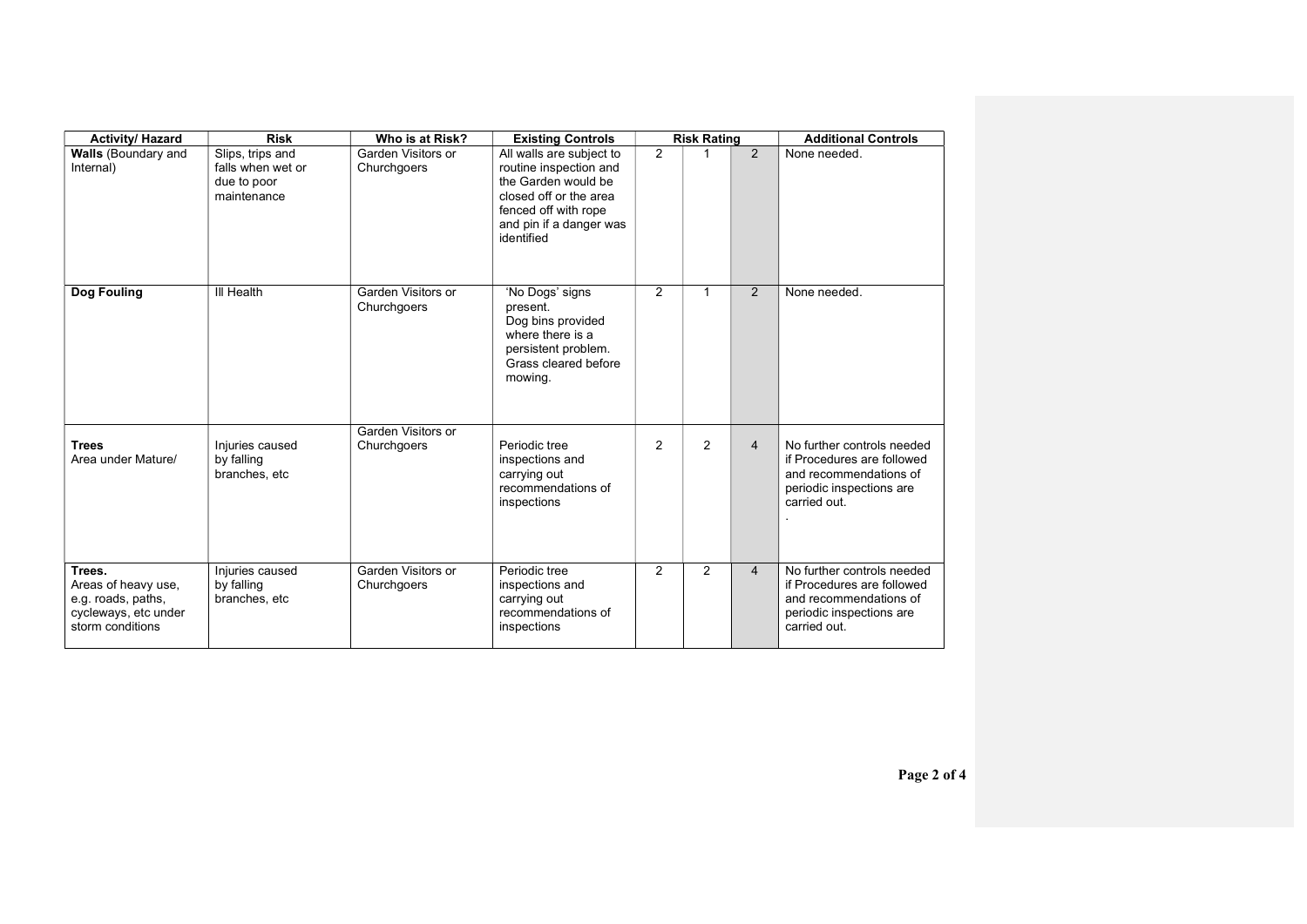| <b>Activity/ Hazard</b>                                                                                                                                                                                                               | <b>Risk</b>                                                                                                                                                                                                              | Who is at Risk?                   | <b>Existing Controls</b>                                                                                                                                                                                                                                | <b>Risk Rating</b> |                |                                  | <b>Additional Controls</b>                                                                                                                                                                                                                                                                                                                                                                                                                                                                    |
|---------------------------------------------------------------------------------------------------------------------------------------------------------------------------------------------------------------------------------------|--------------------------------------------------------------------------------------------------------------------------------------------------------------------------------------------------------------------------|-----------------------------------|---------------------------------------------------------------------------------------------------------------------------------------------------------------------------------------------------------------------------------------------------------|--------------------|----------------|----------------------------------|-----------------------------------------------------------------------------------------------------------------------------------------------------------------------------------------------------------------------------------------------------------------------------------------------------------------------------------------------------------------------------------------------------------------------------------------------------------------------------------------------|
| Snow and Ice<br><b>Conditions</b><br>1. Walking,<br>2. Running                                                                                                                                                                        | Slips, trips falls                                                                                                                                                                                                       | Garden Visitors or<br>Churchgoers | All paths are checked<br>routinely and for events<br>or during expected                                                                                                                                                                                 | 2                  | $\overline{2}$ | $\overline{4}$                   | None needed                                                                                                                                                                                                                                                                                                                                                                                                                                                                                   |
| 3. Cycling<br>(All the above activities<br>will be affected when<br>snow and ice are on<br>paths and other paved<br>areas).                                                                                                           |                                                                                                                                                                                                                          |                                   | poor weather<br>conditions would be pre<br>treated with a salt: grit<br>mix (1:5 ratio) and urea<br>prior to Met Office<br>forecast warning of<br>poor weather<br>conditions. Garden<br>would be closed if any<br>significant risk to public<br>existed | 2<br>2             | 2<br>2         | $\overline{4}$<br>$\overline{4}$ | None needed<br>None needed                                                                                                                                                                                                                                                                                                                                                                                                                                                                    |
| <b>Hazardous flora:</b><br>Deadly Nightshade<br>(Atropa Belladonna)<br>Giant hogweed<br>(Heracleum<br>Mantegazzianum)<br>Foxglove<br>(Digitalis Purpurea)<br>Monkshood<br>(Aconitum Napellus)<br>Poison Hemlock<br>(Conium maculatum) | Plant sap, stems,<br>seeds or root.<br>Skin contact causing<br>allergic response,<br>burns or irritation<br>Plant ingestion<br>causing<br>poisoning,<br>sudden onset of<br>ill health, severe<br>health impact,<br>death | Garden Visitors or<br>Churchgoers | Such plants shouldn't<br>exist in the Church<br>garden but may<br>propagate as invasive<br>species to be<br>monitored                                                                                                                                   | 2                  | 4              | 8                                | To discuss local<br>arrangements-<br>Likely to include, monthly<br>inspections or continual<br>inspections of hazardous<br>flora and their locations.<br>Remove specified and<br>identified hazardous flora<br>from public accessible<br>areas.<br>Signpost hazardous flora<br>information at park<br>entrances or in strategic<br>locations within parks.<br>Hazardous flora to remain<br>in place in areas not<br>accessible to visitors, these<br>areas to be identified and<br>monitored. |